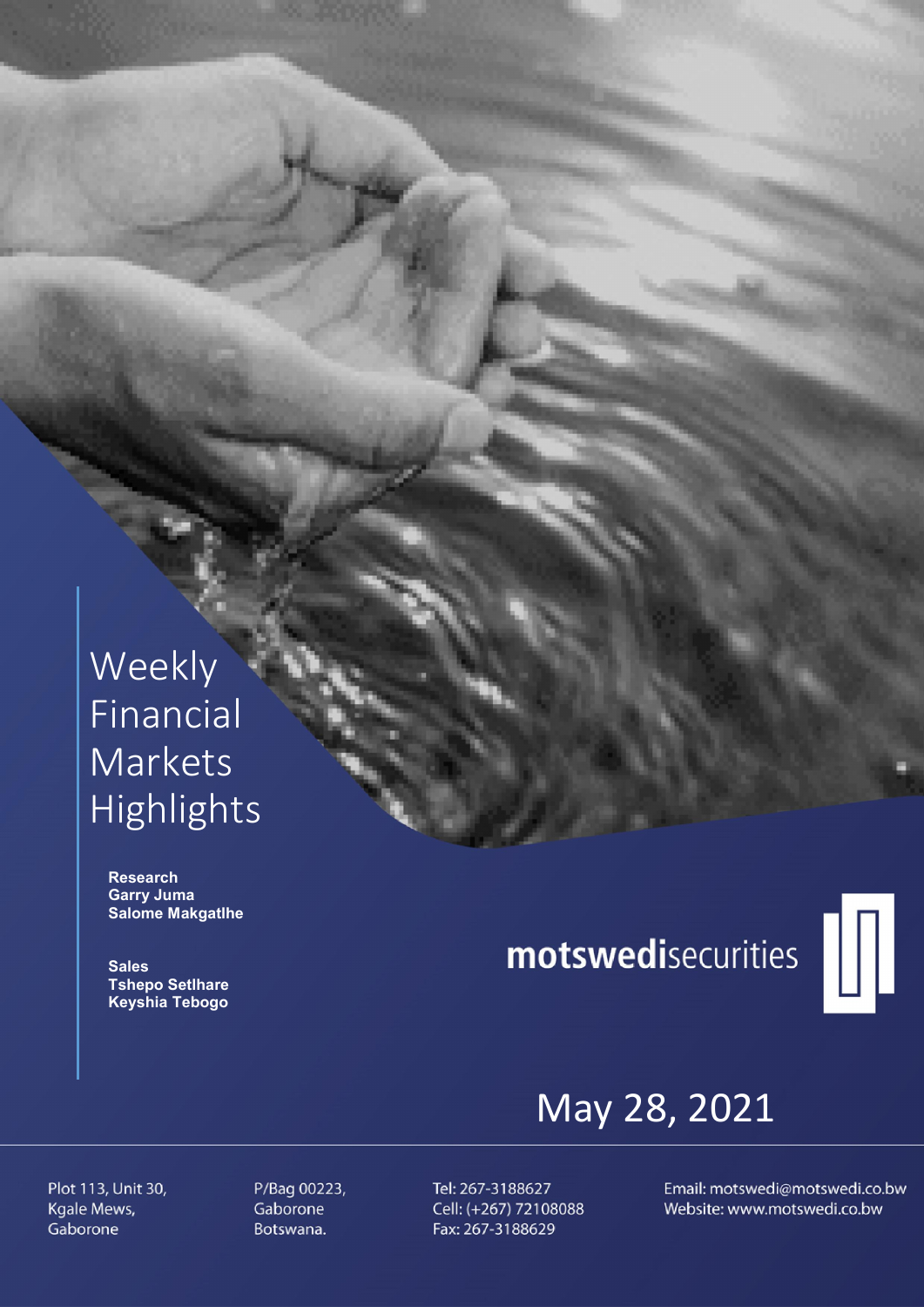

A member of the Botswana Stock Exchange

#### 1.0 Local Equity…

The Domestic Company Index (DCI) broke a four week gaining streak, posting its first weekly loss since the 23<sup>rd</sup> April 2021. The index printed a decline of 0.13%, a drop contributed by the losers in the market (being Chobe, Turnstar, and Primetime), outweighing the gainers (namely SeedCo, StanChart and FNBB). The DCI was down negative 4.28% on a year to date basis. The Domestic Company Total Returns Index, on the other hand, pushed for its fifth straight week of gains, largely supported by Turnstar going ex-dividend mid-week. The DCTRI was up 0.02%, marginally recovering its yearly losses, ending the week at negative 1.15%.

Chobe sustained a P1.03 loss in the week, to close at P8.60/share. This was likely a reaction by investors to the cautionary announcement that Chobe published late last week advising shareholders of the expected decline in profitability for the year ended 28 February 2021. The Company operates in high end tourism and largely benefits from international travellers from the UK and US, who are at the moment contending with various travel restrictions to Botswana by their respective governing authorities.

SeedCo gained 20 thebe during the trading week, to close valued at P2.70/share. The agribusiness extended its lead of the gainers on the domestic market posting a year to date climb of 45.9%. The stock is now sitting comfortably as the second best gainer in the entire equity market -- after Tlou Energy's 51.5% year to date gain. SeedCo has seen increased backing by investors in the year, as demand for agricultural products rose amid the ongoing pandemic, more especially given that food security is a high priority for many countries. The company also received support from increased rains

z

in its various operating regions in the last few months. The Company is currently on closed period, with expectations that it will publish its full year 2021 financial results before the end of June 2021.

StanChart remains in demand, as the stock gained 3 thebe to end the week valued at P1.68/share. With this additional weekly gain, the stock is now trading near its December 2019 value, and seems to be holding steady. StanChart has grown 15.9% for the year so far. FNBB recouped some of its losses in the week, claiming back a single thebe from the market, to end the week valued at P2.16/share with a slightly reprieved year to date decline of negative 1.8%.

| <b>COUNTER</b>                   | 28 May | 21 May<br>(t) | <b>Change</b><br>(%) | <b>YTD</b><br>(% ) |
|----------------------------------|--------|---------------|----------------------|--------------------|
| SEEDCO <sup>1</sup>              | 270    | 250           | $+8.0$               | $+45.9$            |
| STANCHART 1                      | 168    | 165           | $+1.8$               | $+15.9$            |
| $FNBB$ <sup>↑</sup>              | 216    | 215           | $+0.5$               | $-1.8$             |
| CHOBE↓                           | 815    | 918           | $-11.2$              | $-13.6$            |
| <b>TURNSTAR ↓</b>                | 200    | 209           | $-4.3$               | $-20.0$            |
| <b>PRIMETIME ↓</b>               | 239    | 244           | $-2.0$               | $-13.1$            |
| Source: Motswedi Securities, BSE |        |               |                      |                    |

*Source: Motswedi Securities, BSE* 

| <b>DCI Close</b>   | 6,585.04 |  |  |
|--------------------|----------|--|--|
| Weekly Change (%)  | $-0.13$  |  |  |
| YTD Change (%)     | $-4.28$  |  |  |
| <b>FCI Close</b>   | 1,550.85 |  |  |
| Weekly Change (%)  | 0.00     |  |  |
| YTD Change (%)     | $+0.23$  |  |  |
| <b>DCTRI Close</b> | 1,645.50 |  |  |
| Weekly Change (%)  | $+0.02$  |  |  |
| YTD Change (%)     | $-1.15$  |  |  |

### BSE Indices – Week ending 28 May, 2021

*Source: Motswedi Securities, BSE*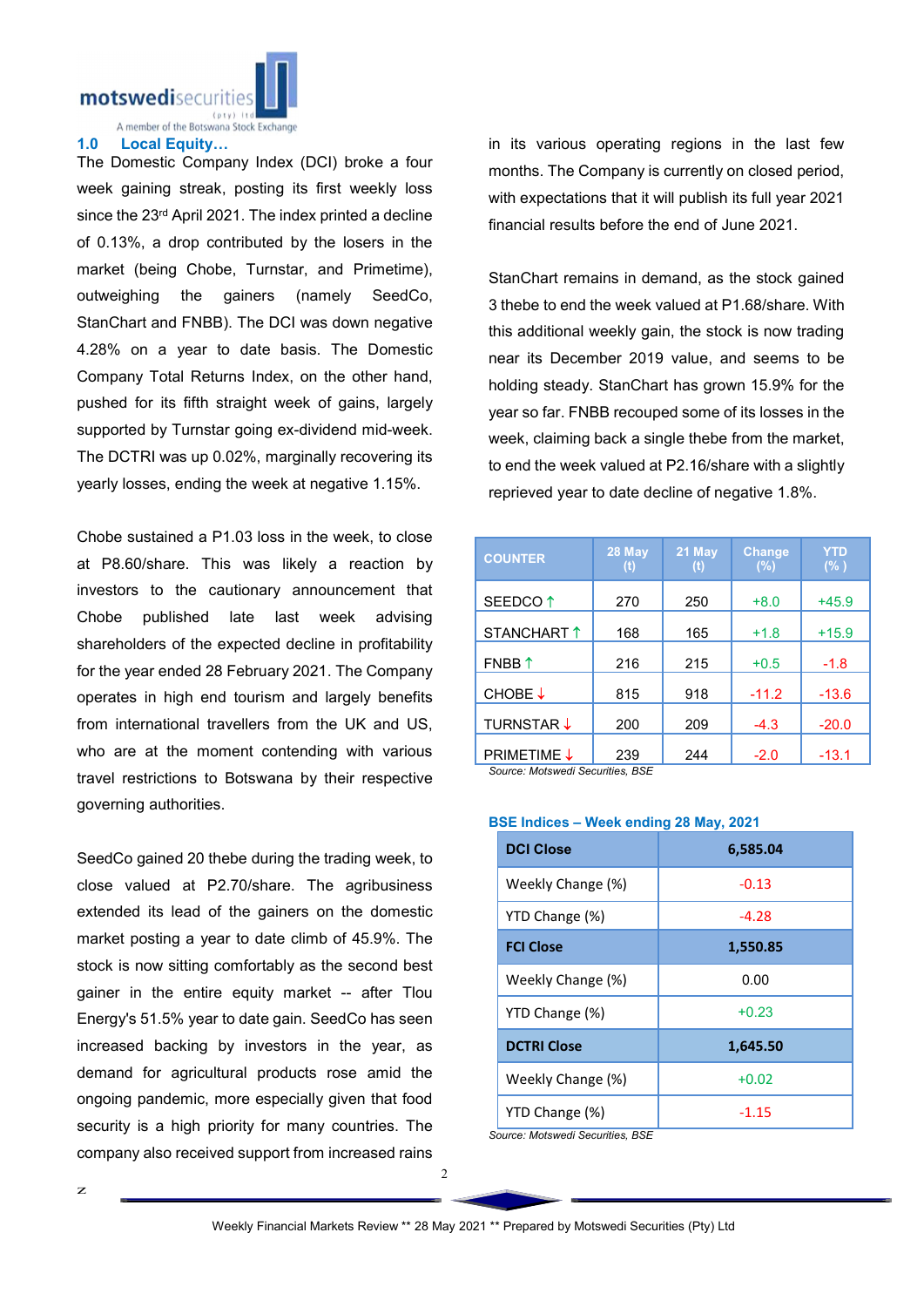

#### Market Summary – Week ending 28 May, 2021

| No. of Shares Trading    | 4,290,170  |  |
|--------------------------|------------|--|
| Turnover (BWP)           | 10,567,547 |  |
| Turnover (USD)*          | 992,293    |  |
| No. of stocks trading#   | 14         |  |
| No. of stocks advancing# | з          |  |
| No. of stocks declining# | з          |  |
| No. of stocks unchanged# |            |  |

*Source: Motswedi Securities, BSE \*US\$/BWP = 0.0923 # = Domestic Main Board*

#### 2.0 Company Announcements

Anglo American announced that earlier today, the High Court of Justice in England and Wales sanctioned the scheme of arrangement and confirmed the reduction of share premium required to effect the Demerger pursuant to the UK Companies Act 2006. As a result, the Demerger is on track to become effective on 4 June 2021 in accordance with the timetable set out in Part III (Indicative Timetable of Principal Events) of the Circular. In accordance with the disclosure requirements of the Johannesburg Stock Exchange ("JSE"), this announcement constitutes the finalisation announcement for JSE purposes. South African securities transfer tax and capital gains tax may be applicable in connection with the Demerger and shareholders should refer to Part IX (Taxation) of the Circular for further details.

Chobe published their audited financial results in the week. The Covid-19 pandemic's impact on the Company's performance was steep, as occupancy levels dropped 89% year on year, resulting in a 93% decline in revenue. Towards the end of the year when movement restrictions, the Company took charge of the opportunity to capture some revenue from the locals and started offering discounted rates,

which to an extent, we believe gave them a small buffer against the Covid-19 impact in terms of revenue. Operating costs were overall contained, dropping 66%, with operating profits down 169% year on year to a loss of P81.1mn. Consequently, profit before tax was down 170% year on year, at a loss of P67.9mn. On the upside, the upheld a defer vis-à-vis a cancellation policy, which in essence now has them holding advance travel receipts, to the tune of P34mn (by the year's end), which suggests that demand for these services has been only deterred by travel restrictions. Given the performance for the year, it comes as no surprise that a dividend was not declared, as the Company's efforts are skewed more to preserving cash.

Primetime announced that Mr Paul Masie has been appointed to the Board as an Independent Director with effect from 17 May 2021.

RDCP announced a potential transaction which may result in the acquisition of all, or the majority, of the shares not already owned by RDC in Tower Property Fund Limited ("Tower"), and the potential subsequent delisting of Tower from the Johannesburg Stock Exchange ("JSE") (the "Potential Transaction"). The Potential Transaction is a major transaction, as defined in the Companies Act No 32 of 2004 of Botswana, for RDC and will require approval of unitholders by special resolution in general meeting. The Potential Transaction contemplates a cash offer by RDC to acquire all of the ordinary shares in Tower it does not already own, for a purchase consideration of R4.00 per Tower share, on a cum distribution basis ("Cash Consideration"), by way of a scheme of arrangement in accordance with section 114 of the Companies Act, No. 71 of 2008 of South Africa ("Companies Act") (the "Scheme"); and a standby general offer to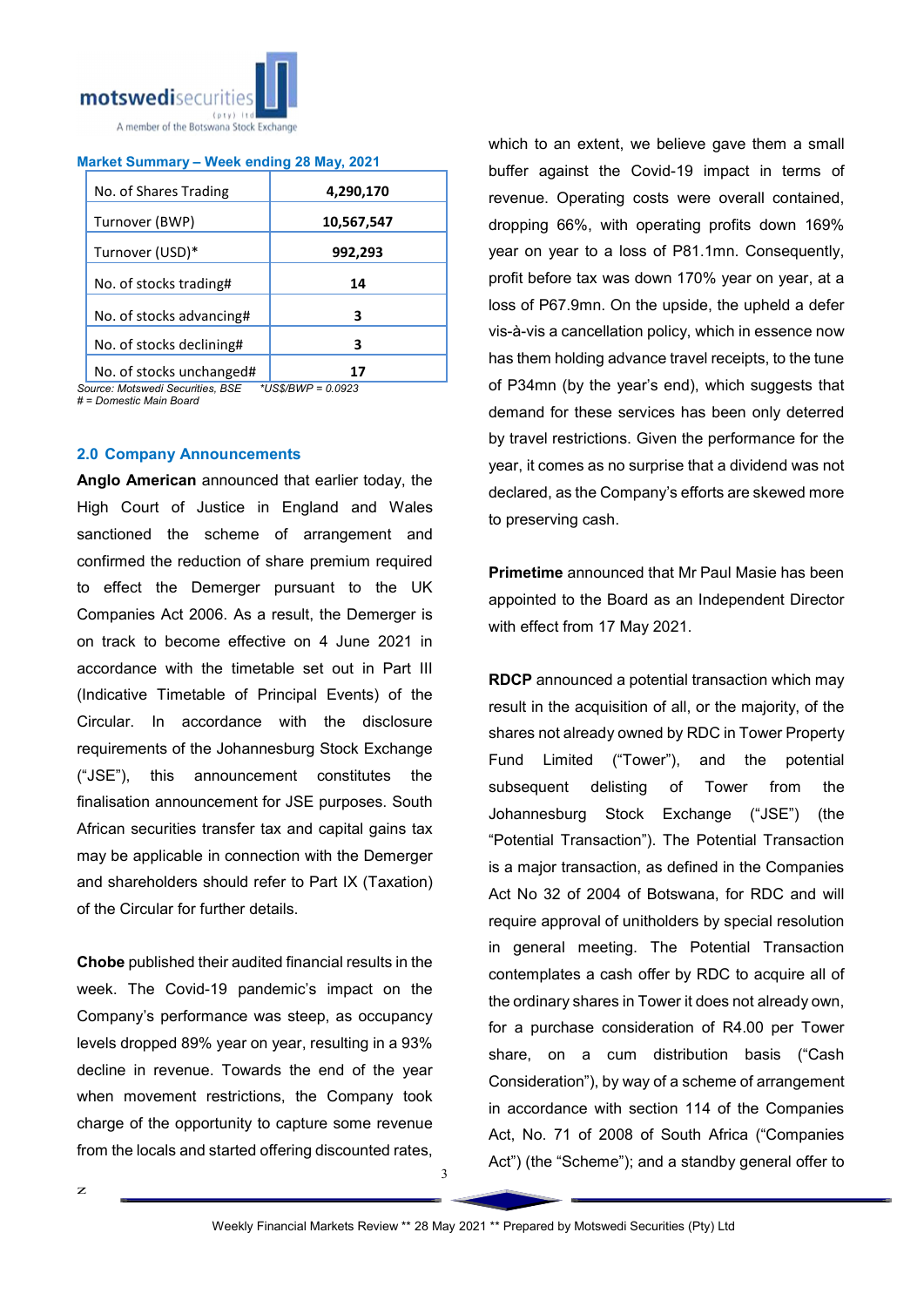

support to vote in favour of all resolutions required to  $\frac{4}{3}$ Tower shareholders to acquire their Tower shares for a price equal to the Cash Consideration ("General Offer"), which would be conditional on, inter alia, (i) the Scheme failing to become operative and (ii) a sufficient number of acceptances of the General Offer being received to result in RDC obtaining control of Tower (such control deemed to be no less than 50% + 1 Tower share in respect of voting rights); and the potential delisting of all Tower shares from the JSE pursuant to the implementation of the Scheme or pursuant to the General Offer being implemented and the delisting being approved by Tower shareholders. The Potential Transaction represents an attractive qualitative and quantitative opportunity for RDC to transition into the next phase of its growth strategy. The acquisition of the Tower rental enterprise for the Cash Consideration will be yield and net asset value accretive to RDC unitholders. It will furthermore substantially increase the RDC market capitalisation, due to the equity funding component set out below, which is expected to enhance market liquidity. The strengthening of sector and geographic diversification is in line with current strategy and the operational synergies will enhance management efficiency and supplement its skillset. RDC intends funding the Potential Transaction consideration of c. BWP980 million using its own capital resources, funded by way of a combination of debt and equity, through additional long-term debt funding and a rights offer to RDC unit holders to raise up to BWP730 millions of new equity ("Potential Rights Offer"). RDC has received written confirmation from a select number of existing unitholders that they will follow their rights and subscribe for additional RDC linked units in respect of 100% of the Potential Rights Offer. RDC has engaged with key Tower shareholders and obtained a combination of irrevocable letters and in-principal

implement the Potential Transaction from c. 69% of Tower shareholders. The Directors therefore advise Unitholders to exercise caution when dealing in the Company's securities until such time as the results of the negotiations are known.

Tlou Energy is developing a hydrogen strategy to complement the Company's gas‐to‐power project. The hydrogen economy is rapidly developing and could open multiple additional business opportunities such as solid carbon products, oxygen, and ammonia for energy storage, fuel cell electric vehicles (FCEV), agricultural and medical applications. Tlou is well‐positioned to produce hydrogen from different methods. The Company has large and proven resources to develop these products. Methane for carbon and hydrogen, readily available water for hydrogen and oxygen, and virtually unlimited CBM / solar power to drive the process. A hydrogen strategy would benefit from Tlou's extensive approvals secured to date, including environmental, gas and solar generation licences, access to land and established in‐country operational expertise.

RDCP further cautioned that negotiations are still in progress for a cross-border acquisition in Zambia which, if successfully concluded, may have an impact on the value of the Company's Linked Units. The afore-mentioned acquisition is intended to enhance the existing portfolio and is a continuation of the Company's strategy of portfolio and geographic diversification. The Directors therefore advise Unitholders to exercise caution when dealing in the Company's securities until such time as the results of the negotiations are known.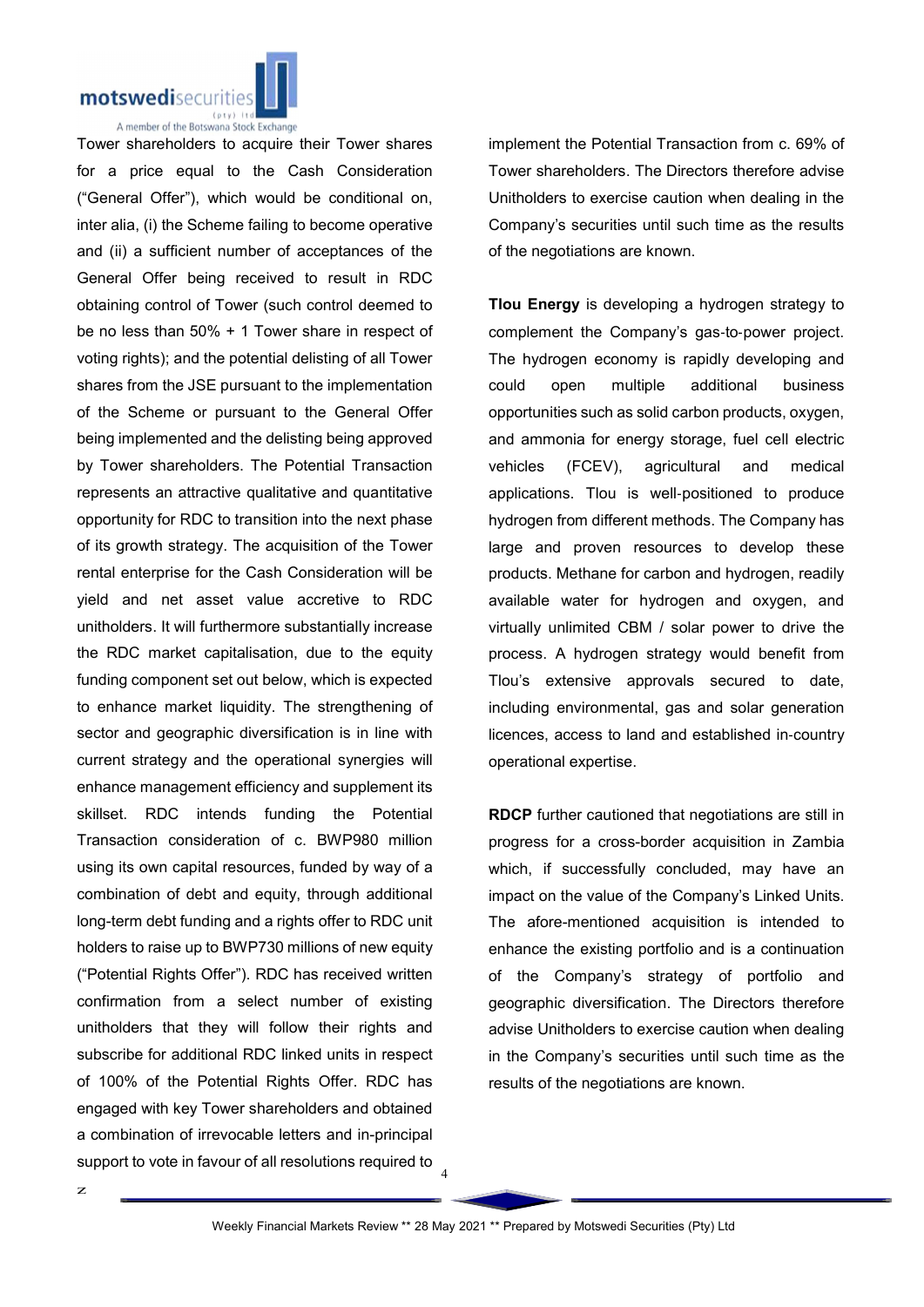motswedisecuriti

A member of the Botswana Stock Exchange

#### 3.0 Foreign Exchange…

The dollar was reclaiming losses made earlier in the week, during mid-afternoon trading on Friday, ahead of US inflation data expected later in the day. This was a rebound after the dollar touched a four and a half year low against a number of peers in a basket of currencies on Tuesday – pressured by comments from the US Federal Reserve that interest rates will remain on the low end for the moment allaying concerns that the expectation of increased inflation levels may force rates to go up. The continued recovery of the US economy lent some support to the riskier, emerging market currencies.

| <b>Currency</b> | 28 May | 21 May  | Change<br>(%) | YTD<br>$(\%)$ |
|-----------------|--------|---------|---------------|---------------|
| 四<br>US\$/BWP   | 0.0939 | 0.0935  | 0.43          | $-0.21$       |
| ⋝⊒<br>ZAR/BWP   | 1.2977 | 1.3075  | $-0.75$       | $-2.39$       |
| ⊙<br>EUR/BWP    | 0.0771 | 0.0764  | 0.92          | $-8.21$       |
| 즭푽<br>GBP/BWP   | 0.0662 | 0.0659  | 0.46          | $-7.80$       |
| ↑●<br>JPY/BW    | 10.31  | 10.1700 | 1.38          | 0.78          |
| CNH/BWP         | 0.5979 | 0.6015  | $-0.60$       | $-8.95$       |

Domestic Exchange rates

*Source: Bank of Botswana*

Given the nature of the Pula's peg to the SDR basket, the local unit was up for the week, against a number of its trading partners. With the exception of the rand, which benefitted from the weakened dollar, and the yuan which, on Friday, hit a three year high (against the dollar).

#### 4.0 Commodities…

z as Iran's oil output will not immediately flood into the  $\,$   $_{5}$ Oil prices were headed for a weekly climb of almost 5% by Friday afternoon. Supporting the commodity was news that the ongoing discussion to revive the Iran Nuclear Deal, any agreement that may come to fruition will not result in the immediate removal of the US sanctions on Iranian oil. This improved sentiment

market, adding on to the existing glut. Further support for oil prices came from an expected increase in demand levels for oil (and oil products) in the United States and Europe as the respective nations begin their summer driving season. Weekly gains were capped by declining demand levels in India amid the nation's battle with a fresh wave of the coronavirus. India is the world's third largest oil consumer.

Gold prices slipped on Friday but were headed for a weekly gain of about 0.6%, after reaching a four and a half month high in the week, propelled by a decline in US Treasury yields in the day and a weakened dollar. As a point of note, a drop in the US dollar makes gold cheaper for other currency holders. While a decline in the US Treasury yields reduces the opportunity cost of holding non-interest bearing assets, such as gold.

Silver and platinum were up as well in the week, both nudging their gains for the year marginally higher.